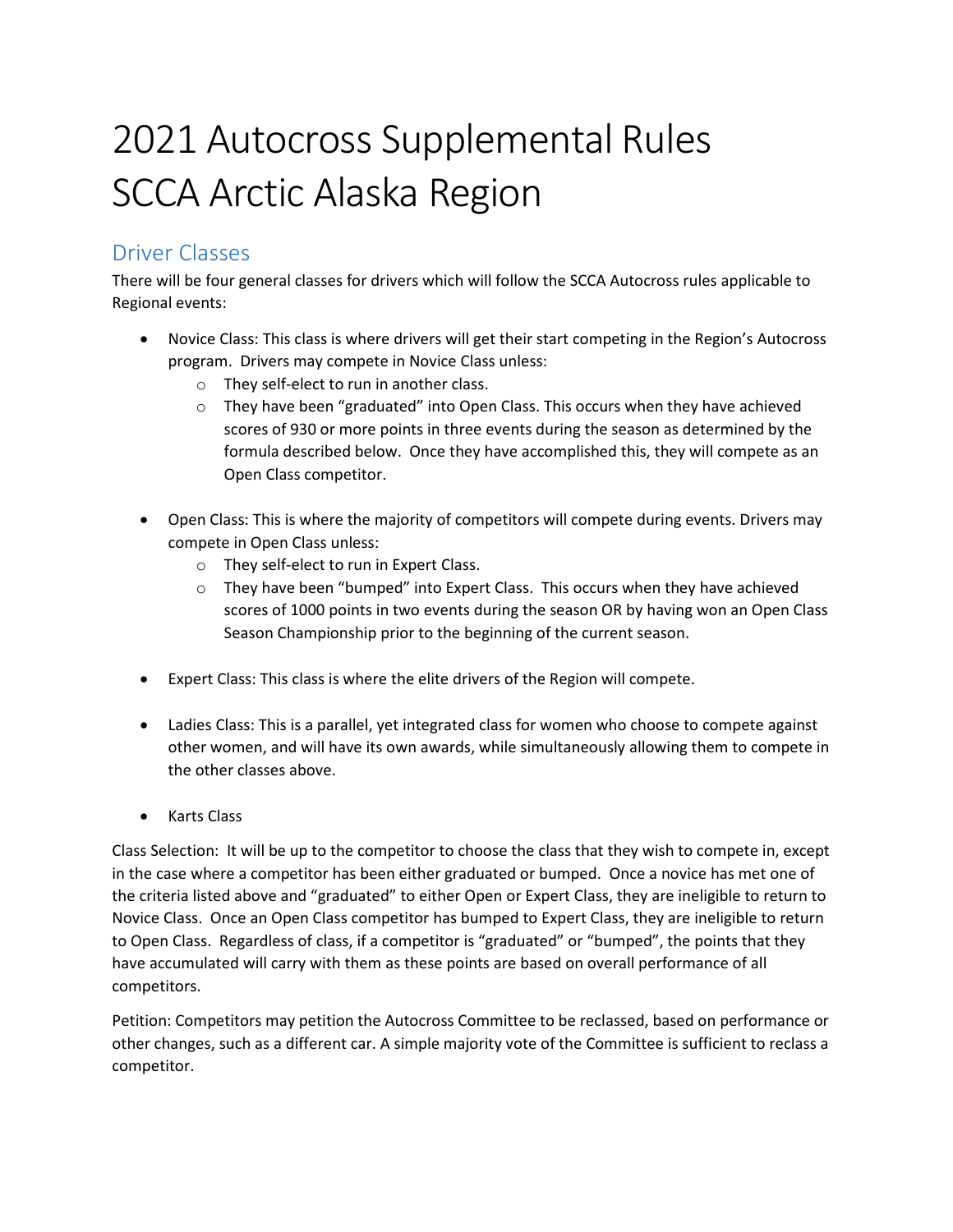# Tire Requirements

In Street Class competitors may run tires according to the current year Solo Rules Book available at [www.scca.com,](http://www.scca.com/) or they may run original equipment (OE) tires, as provided for in Section 13.3.C.1 of the Solo Rule Book. Generally, these rules state that tires must be 200 treadwear rating or higher unless they are OE tires.

For example: A competitor has a 2017 Ford Fiesta ST. He could run the OE RE050As (140 treadwear) or change to RE-71Rs (200 treadwear) and stay in Street Class, but if he switched to Pilot Sport Cup 2s (180 treadwear), he would not be eligible to run in Street Class, and would be forced into Street Prepared Class.

# Car Classes

Cars will be classed according to the current year Solo Rules Book available at www.scca.com. Adjustments to these rules must be approved by a majority of the sitting Autocross Committee.

# Sound Limits

In order to stay in good standing with the sites and neighbors that allow us to hold events, we must impose a noise limit. The details of measurement and enforcement are per the *SCCA National Solo Rules, Appendix I – Sound*, which can be found a[t https://www.scca.com/pages/solo-cars-and-rules.](https://www.scca.com/pages/solo-cars-and-rules) Generally, a car cannot exceed 100 dBA at 50 feet from the loudest part of the course. Measurements can be taken during events, and cars that exceed this limit will have a chance to alter their exhaust or else forfeit further runs. A second noise infraction will result in the forfeit of further runs.

# Awards and Championships

## The Formula

This is how competitor's times will be converted into points. Scores are determined by dividing the fastest competitor's time by the subject competitor's time and multiplying the resulting quotient by 1000.

For example:

Winner's time Subject's time  $45$  sec. 50 sec. x 1000 equals 900 points ÷

Actual times will be used for Raw awards, while Pax times will be used to calculate points and for all other awards.

## Events

Awards will be distributed at the end of every event for:

- The top three PAX scores in each of the Driver Classes.
- The top three scores from Ladies Class.